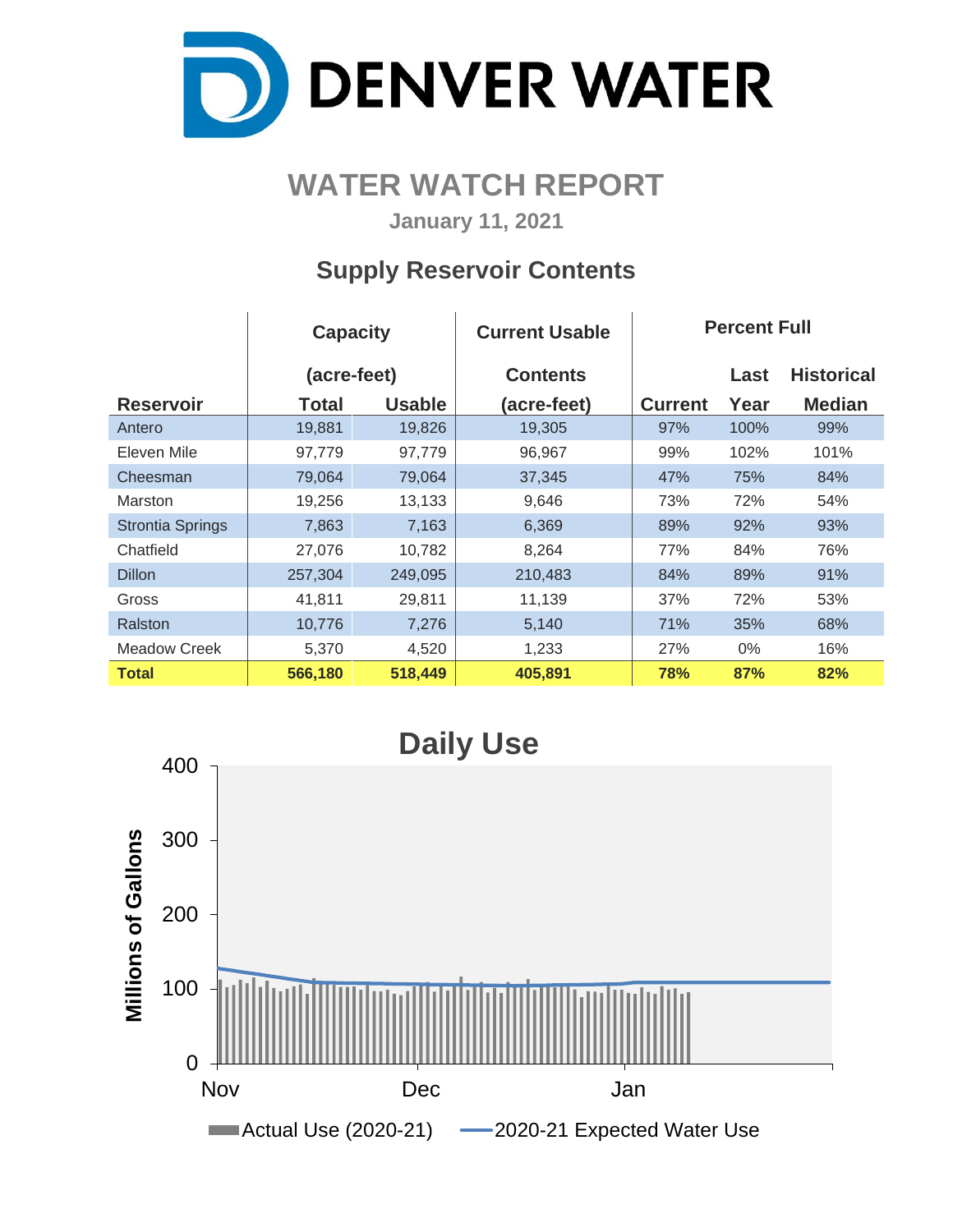# **Supply Reservoir Contents**



\* *The dry scenario represents the 90% exceedance level meaning 90% of the forecasted scenarios are above this level. The wet scenario represents the 10% exceedance level meaning 10% of the forecasted scenarios are above this level. The normal or most probable scenario represents the 50% exceedance level where 50% of the forecasts fall above and 50% of the forecasts fall below this level.*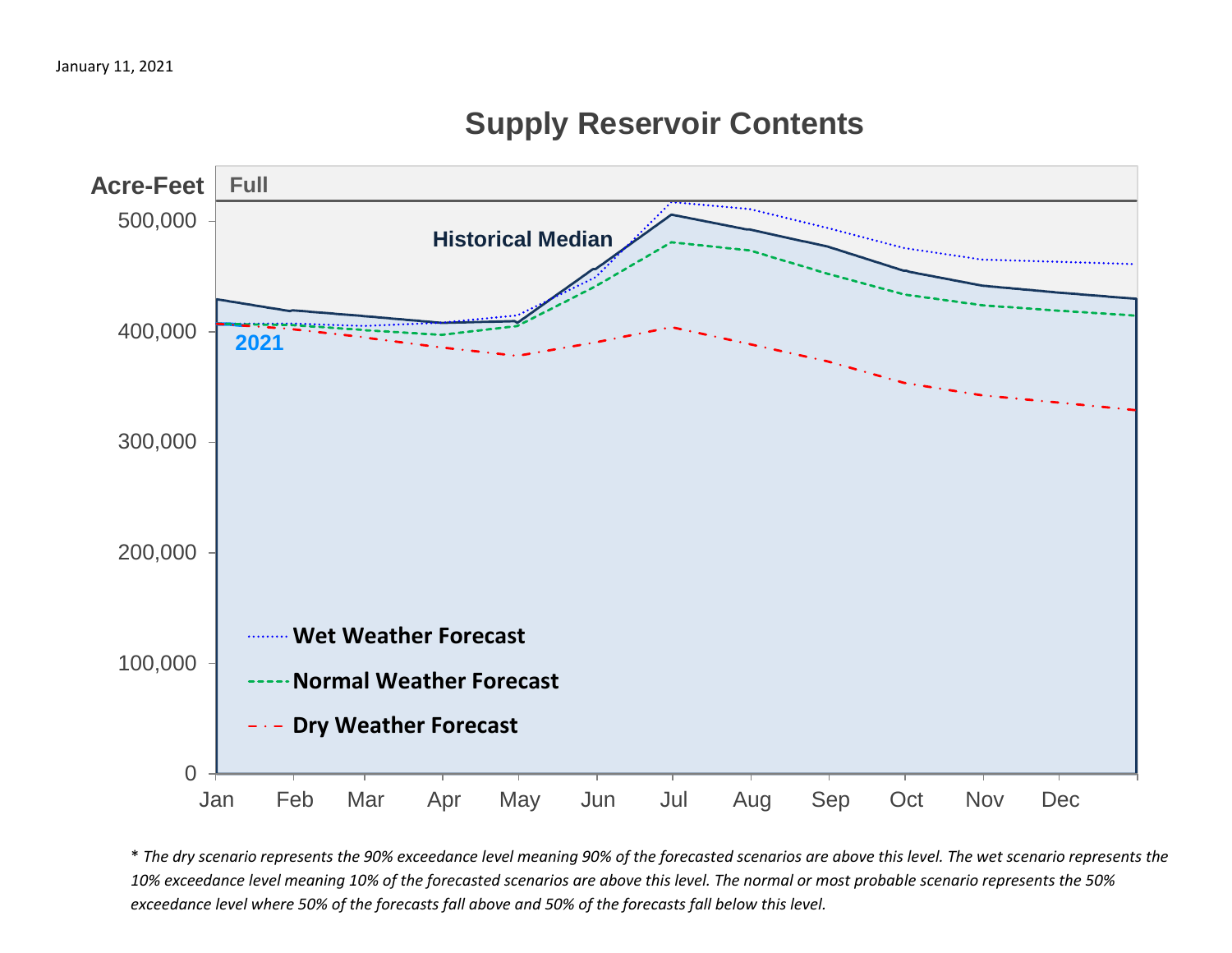

# **January Precipitation**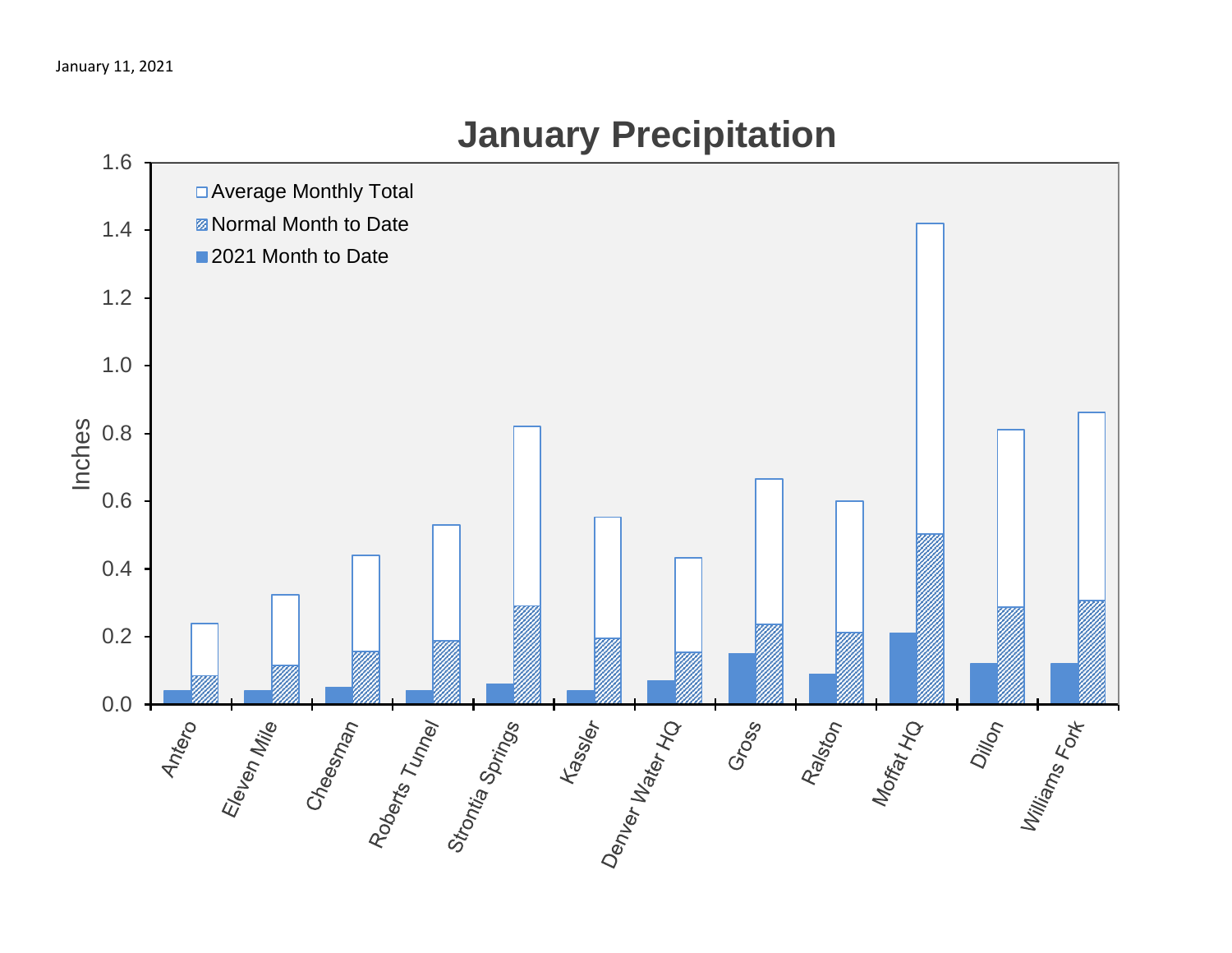



Data are from the 7 SNOTEL stations above Denver Water's Upper Colorado diversion facilities.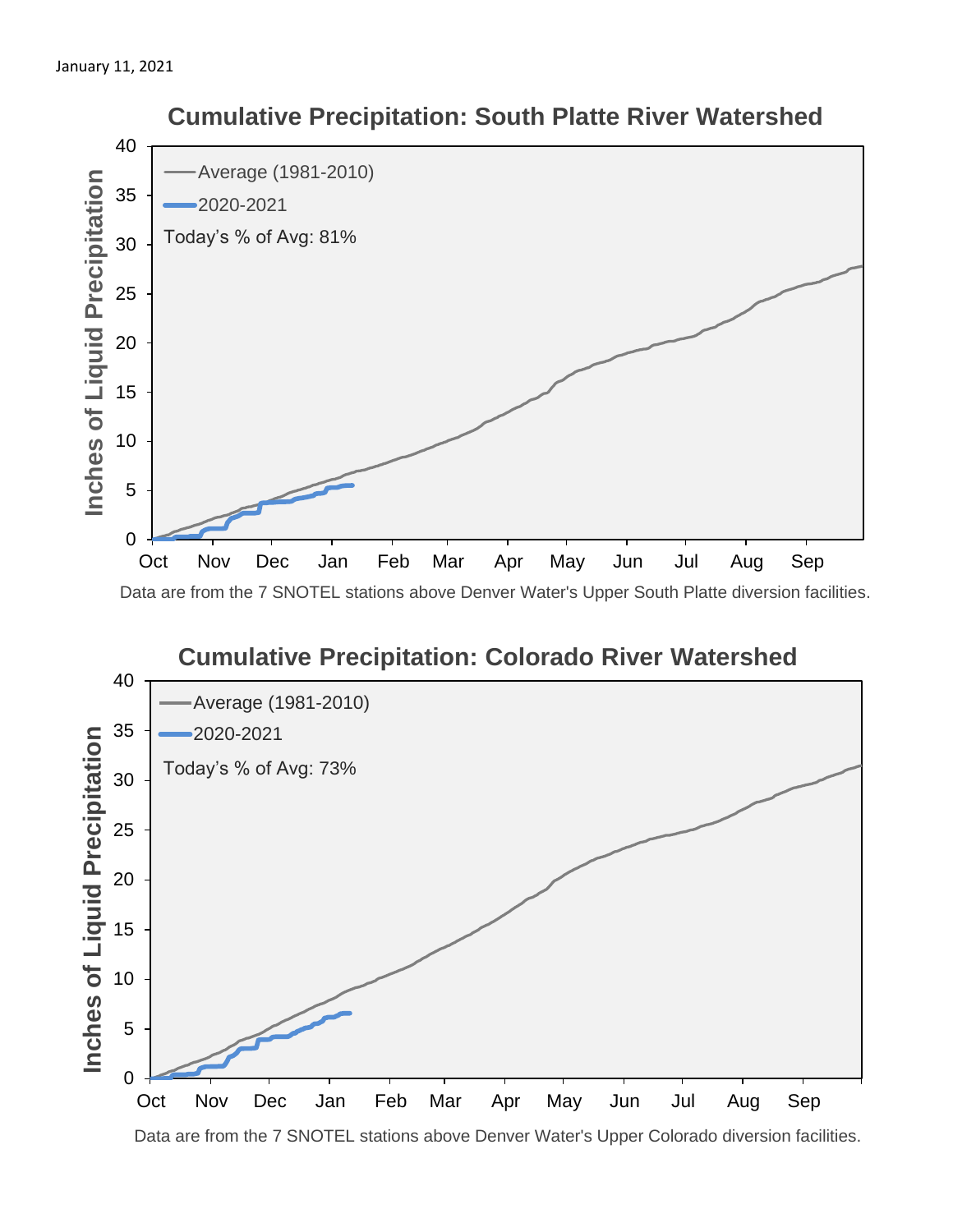

## **Snowpack: Colorado River Watershed**

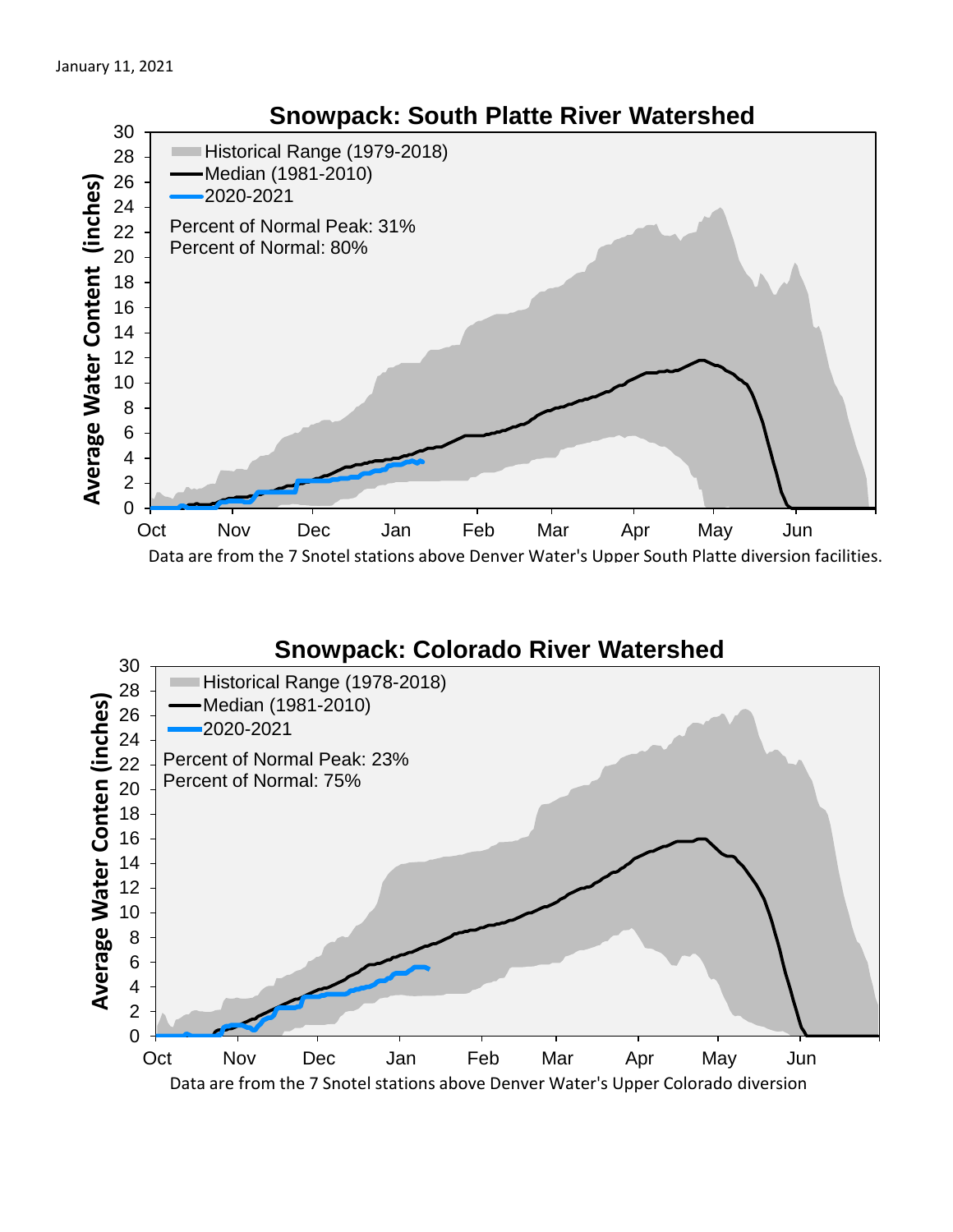### January 11, 2021

| <b>Denver Water Use and Reservoir Contents 2020</b>   |   |                         |            |            |           |            |            |            |            |            |            |            |          |          |                |
|-------------------------------------------------------|---|-------------------------|------------|------------|-----------|------------|------------|------------|------------|------------|------------|------------|----------|----------|----------------|
|                                                       |   |                         | Jan        | Feb        | Mar       | Apr        | May        | Jun        | Jul        | Aug        | Sep        | Oct        | Nov      | Dec      | <b>YTD-Avg</b> |
| Predicted End-of-Month Supply Reservoir               |   |                         |            |            |           |            |            |            |            |            |            |            |          |          |                |
| Contents (Full = 518,449 AF)                          |   |                         |            |            |           |            |            |            |            |            |            |            |          |          |                |
| Actual End-of-Month Supply Reservoir<br>Contents (AF) |   |                         | 445,828    | 441,137    | 439,113   | 440,306    | 457,594    | 493,141    | 492,317    | 466,389    | 436,813    | 415,253    | 411,141  | 407,701  |                |
| Actual % Full                                         |   |                         | 86%        | 85%        | 85%       | 85%        | 88%        | 95%        | 95%        | 90%        | 84%        | 80%        | 79%      | 79%      |                |
| Historical Median % Full                              |   |                         | 81%        | 80%        | 79%       | 79%        | 88%        | 98%        | 95%        | 92%        | 88%        | 85%        | 84%      | 83%      |                |
| 2020 Expected Daily Use (MG)                          |   |                         | 110        | 109        | 108       | 127        | 172        | 272        | 298        | 282        | 248        | 150        | 109      | 105      | 174            |
| Actual Daily Use (MG)                                 |   | $\mathbf{1}$            | 97         | 106        | 103       | 109        | 194        | 316        | 343        | 306        | 270        | 241        | 113      | 105      |                |
|                                                       |   | $\overline{2}$          | 106        | 104        | 102       | 97         | 170        | 293        | 333        | 311        | 324        | 269        | 103      | 110      |                |
|                                                       |   | 3                       | 103        | 107        | 106       | 100        | 184        | 324        | 341        | 355        | 308        | 239        | 106      | 97       |                |
|                                                       |   | $\overline{\mathbf{4}}$ | 102        | 102        | 106       | 98         | 204        | 294        | 299        | 324        | 326        | 245        | 113      | 107      |                |
|                                                       |   | 5                       | 99         | 94         | 107       | 106        | 203        | 324        | 306        | 350        | 304        | 279        | 108      | 98       |                |
|                                                       |   | 6                       | 110        | 108        | 106       | 110        | 229        | 285        | 362        | 322        | 308        | 257        | 116      | 106      |                |
|                                                       |   | $\overline{7}$          | 99         | 101        | 106       | 114        | 220        | 270        | 341        | 357        | 292        | 261        | 103      | 117      |                |
|                                                       |   | 8                       | 105        | 101        | 105       | 117        | 234        | 305        | 374        | 331        | 156        | 245        | 111      | 99       |                |
|                                                       |   | $\boldsymbol{9}$        | 121        | 104        | 112       | 104        | 219        | 214        | 346        | 332        | 150        | 255        | 102      | 104      |                |
|                                                       | D | 10                      | 94         | 104        | 109       | 110        | 220        | 260        | 380        | 363        | 143        | 232        | 97       | 109      |                |
|                                                       | Α | 11                      | 106        | 109        | 112       | 115        | 214        | 277        | 350        | 331        | 169        | 210        | 101      | 96       |                |
|                                                       | Y | 12                      | 112        | 102        | 114       | 100        | 218        | 313        | 348        | 361        | 194        | 248        | 104      | 102      |                |
|                                                       |   | 13                      | 119        | 104        | 99        | 101        | 262        | 278        | 370        | 337        | 226        | 224        | 106      | 95       |                |
|                                                       | O | 14                      | 111        | 111        | 104       | 106        | 233        | 291        | 308        | 359        | 273        | 232        | 93       | 109      |                |
|                                                       | F | 15                      | 114        | 104        | 104       | 108        | 231        | 342        | 320        | 334        | 264        | 186        | 115      | 103      |                |
|                                                       |   | 16                      | 117        | 103        | 110       | 94         | 216        | 315        | 313        | 333        | 285        | 192        | 110      | 107      |                |
|                                                       | M | 17                      | 102        | 117        | 110       | 96         | 245        | 342        | 360        | 369        | 268        | 185        | 110      | 114      |                |
|                                                       | O | 18                      | 107        | 102        | 107       | 96         | 294        | 277        | 337        | 343        | 285        | 188        | 106      | 99       |                |
|                                                       | N | 19                      | 106        | 102        | 99        | 101        | 279        | 269        | 331        | 365        | 273        | 168        | 103      | 104      |                |
|                                                       | T | 20                      | 114        | 113        | 96        | 106        | 297        | 281        | 372        | 338        | 265        | 172        | 103      | 104      |                |
|                                                       | Н | 21                      | 114        | 112        | 102       | 116        | 284        | 285        | 328        | 361        | 297        | 157        | 104      | 102      |                |
|                                                       |   | 22                      | 111        | 103        | 96        | 115        | 305        | 325        | 355        | 332        | 266        | 132        | 99       | 105      |                |
|                                                       |   | 23                      | 110        | 102        | 103       | 114        | 276        | 303        | 328        | 338        | 291        | 113        | 106      | 104      |                |
|                                                       |   | 24                      | 104        | 104        | 102       | 116        | 210        | 336        | 347        | 364        | 271        | 114        | 98       | 100      |                |
|                                                       |   | 25                      | 103        | 95         | 103       | 129        | 211        | 295        | 275        | 333        | 289        | 106        | 97       | 89       |                |
|                                                       |   | 26                      | 108        | 106        | 106       | 135        | 226        | 291        | 268        | 349        | 262        | 112        | 99       | 97       |                |
|                                                       |   | 27<br>28                | 103<br>106 | 101<br>101 | 100       | 156<br>154 | 274<br>257 | 265<br>296 | 325<br>290 | 323<br>327 | 247<br>262 | 111<br>119 | 94<br>92 | 97<br>95 |                |
|                                                       |   | 29                      | 105        | 103        | 97<br>104 | 176        | 283        | 341        | 329        | 271        | 246        | 116        | 98       | 107      |                |
|                                                       |   | 30                      | 106        |            | 104       | 180        | 257        | 308        | 308        | 295        | 276        | 97         | 104      | 99       |                |
|                                                       |   | 31                      | 108        |            | 100       |            | 274        |            | 337        | 321        |            | 104        |          | 99       |                |
| <b>Monthly Average</b>                                |   |                         | 107        | 104        | 104       | 116        | 239        | 297        | 333        | 337        | 260        | 187        | 104      | 103      | 191            |
| % of 2020 Expected Daily Use                          |   |                         | 97%        | 96%        | 97%       | 91%        | 139%       | 109%       | 112%       | 119%       | 105%       | 125%       | 95%      | 98%      | 110%           |

Notes: 1) "AF" denotes acre-feet. "MG" denotes million gallons. 2) Expected Daily Use is based on historical use with normal weather conditions. 3) The predicted end-of-month supply reservoir contents figures assume normal weather after January 1, 2021. 4) The differences between predicted and actual end-of-month supply reservoir contents are the result of normal estimation error of daily use, supply, evaporation, carriage losses and raw water deliveries. 5) Predicted supply reservoir contents last updated on January 11<sup>th</sup>, 2021. 6) Daily water figures are subject to change.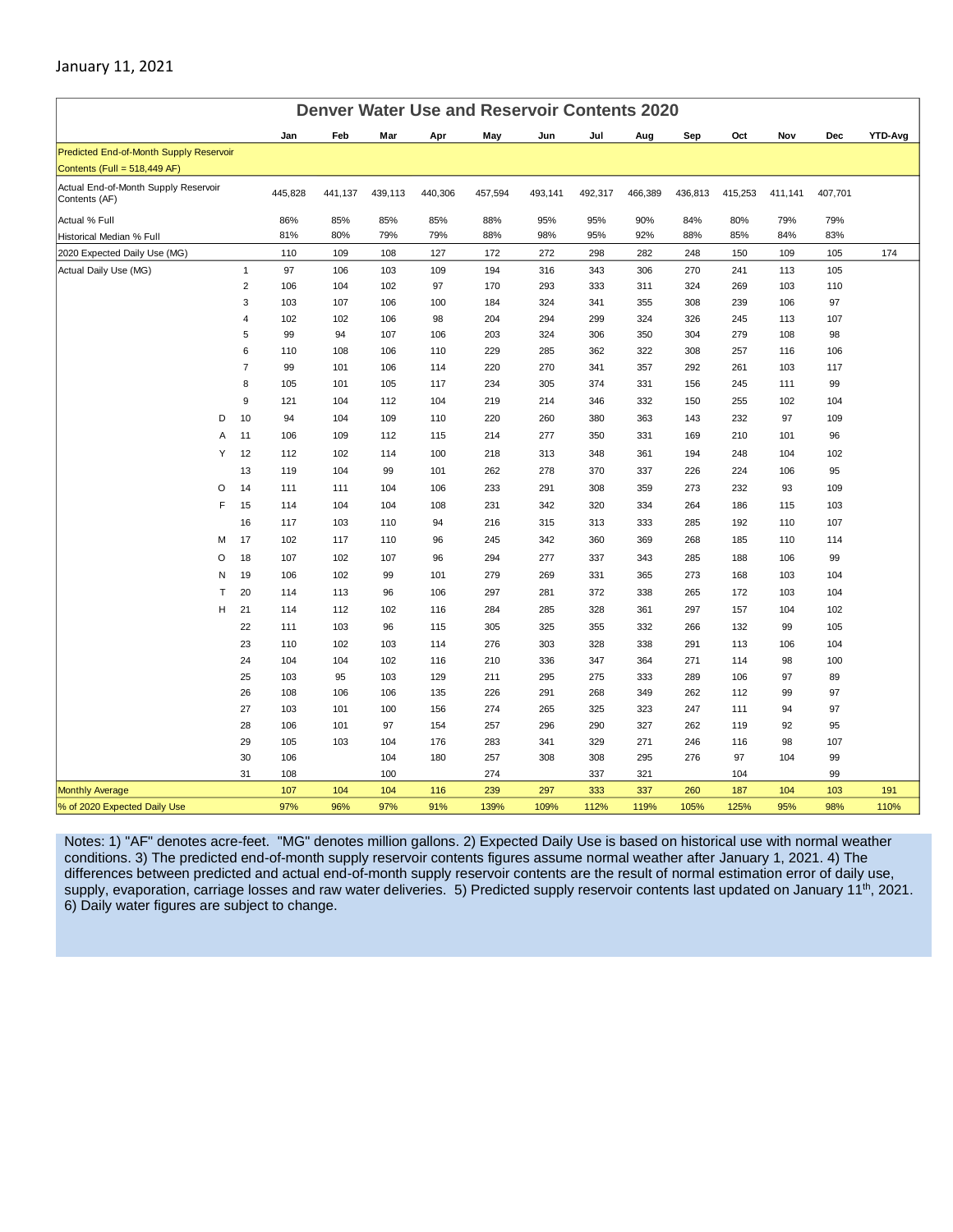#### January 11, 2021

|                                                       | <b>Denver Water Use and Reservoir Contents 2021</b> |           |     |     |     |     |     |     |     |     |     |     |     |         |
|-------------------------------------------------------|-----------------------------------------------------|-----------|-----|-----|-----|-----|-----|-----|-----|-----|-----|-----|-----|---------|
|                                                       |                                                     | Jan       | Feb | Mar | Apr | May | Jun | Jul | Aug | Sep | Oct | Nov | Dec | YTD-Avg |
| Predicted End-of-Month Supply Reservoir               |                                                     | 404,800   |     |     |     |     |     |     |     |     |     |     |     |         |
| Contents (Full = 518,449 AF)                          |                                                     |           |     |     |     |     |     |     |     |     |     |     |     |         |
| Actual End-of-Month Supply Reservoir<br>Contents (AF) |                                                     |           |     |     |     |     |     |     |     |     |     |     |     |         |
| Actual % Full                                         |                                                     |           |     |     |     |     |     |     |     |     |     |     |     |         |
| Historical Median % Full                              |                                                     |           |     |     |     |     |     |     |     |     |     |     |     |         |
| 2021 Expected Daily Use (MG)                          |                                                     | 109       | 109 | 107 | 124 | 161 | 263 | 305 | 298 | 276 | 163 | 110 | 105 | 109     |
| Actual Daily Use (MG)                                 | $\mathbf{1}$                                        | 95        |     |     |     |     |     |     |     |     |     |     |     |         |
|                                                       | $\mathbf 2$                                         | 94        |     |     |     |     |     |     |     |     |     |     |     |         |
|                                                       | $\mathsf 3$                                         | 103       |     |     |     |     |     |     |     |     |     |     |     |         |
|                                                       | $\overline{4}$                                      | 97        |     |     |     |     |     |     |     |     |     |     |     |         |
|                                                       | 5                                                   | 93        |     |     |     |     |     |     |     |     |     |     |     |         |
|                                                       | 6                                                   | 104       |     |     |     |     |     |     |     |     |     |     |     |         |
|                                                       | $\overline{7}$<br>8                                 | 99<br>101 |     |     |     |     |     |     |     |     |     |     |     |         |
|                                                       | $\boldsymbol{9}$                                    | 94        |     |     |     |     |     |     |     |     |     |     |     |         |
| D                                                     | 10                                                  | 96        |     |     |     |     |     |     |     |     |     |     |     |         |
|                                                       | 11                                                  |           |     |     |     |     |     |     |     |     |     |     |     |         |
| Α<br>Υ                                                | 12                                                  |           |     |     |     |     |     |     |     |     |     |     |     |         |
|                                                       |                                                     |           |     |     |     |     |     |     |     |     |     |     |     |         |
|                                                       | 13                                                  |           |     |     |     |     |     |     |     |     |     |     |     |         |
| $\circ$<br>F                                          | 14                                                  |           |     |     |     |     |     |     |     |     |     |     |     |         |
|                                                       | 15                                                  |           |     |     |     |     |     |     |     |     |     |     |     |         |
|                                                       | 16                                                  |           |     |     |     |     |     |     |     |     |     |     |     |         |
| M                                                     | 17                                                  |           |     |     |     |     |     |     |     |     |     |     |     |         |
| $\circ$                                               | 18                                                  |           |     |     |     |     |     |     |     |     |     |     |     |         |
| N                                                     | 19                                                  |           |     |     |     |     |     |     |     |     |     |     |     |         |
| T                                                     | 20                                                  |           |     |     |     |     |     |     |     |     |     |     |     |         |
| н                                                     | 21                                                  |           |     |     |     |     |     |     |     |     |     |     |     |         |
|                                                       | 22                                                  |           |     |     |     |     |     |     |     |     |     |     |     |         |
|                                                       | 23<br>24                                            |           |     |     |     |     |     |     |     |     |     |     |     |         |
|                                                       | 25                                                  |           |     |     |     |     |     |     |     |     |     |     |     |         |
|                                                       | 26                                                  |           |     |     |     |     |     |     |     |     |     |     |     |         |
|                                                       | 27                                                  |           |     |     |     |     |     |     |     |     |     |     |     |         |
|                                                       | ${\bf 28}$                                          |           |     |     |     |     |     |     |     |     |     |     |     |         |
|                                                       | 29                                                  |           |     |     |     |     |     |     |     |     |     |     |     |         |
|                                                       | $30\,$                                              |           |     |     |     |     |     |     |     |     |     |     |     |         |
|                                                       | 31                                                  |           |     |     |     |     |     |     |     |     |     |     |     |         |
| Monthly Average                                       |                                                     | 98        |     |     |     |     |     |     |     |     |     |     |     | 98      |
| % of 2020 Expected Daily Use                          |                                                     | 89%       |     |     |     |     |     |     |     |     |     |     |     | 89%     |

Notes: 1) "AF" denotes acre-feet. "MG" denotes million gallons. 2) Expected Daily Use is based on historical use with normal weather conditions. 3) The predicted end-of-month supply reservoir contents figures assume normal weather after January 1, 2021. 4) The differences between predicted and actual end-of-month supply reservoir contents are the result of normal estimation error of daily use, supply, evaporation, carriage losses and raw water deliveries. 5) Predicted supply reservoir contents last updated on January 11<sup>th</sup>, 2021. 6) Daily water figures are subject to change.